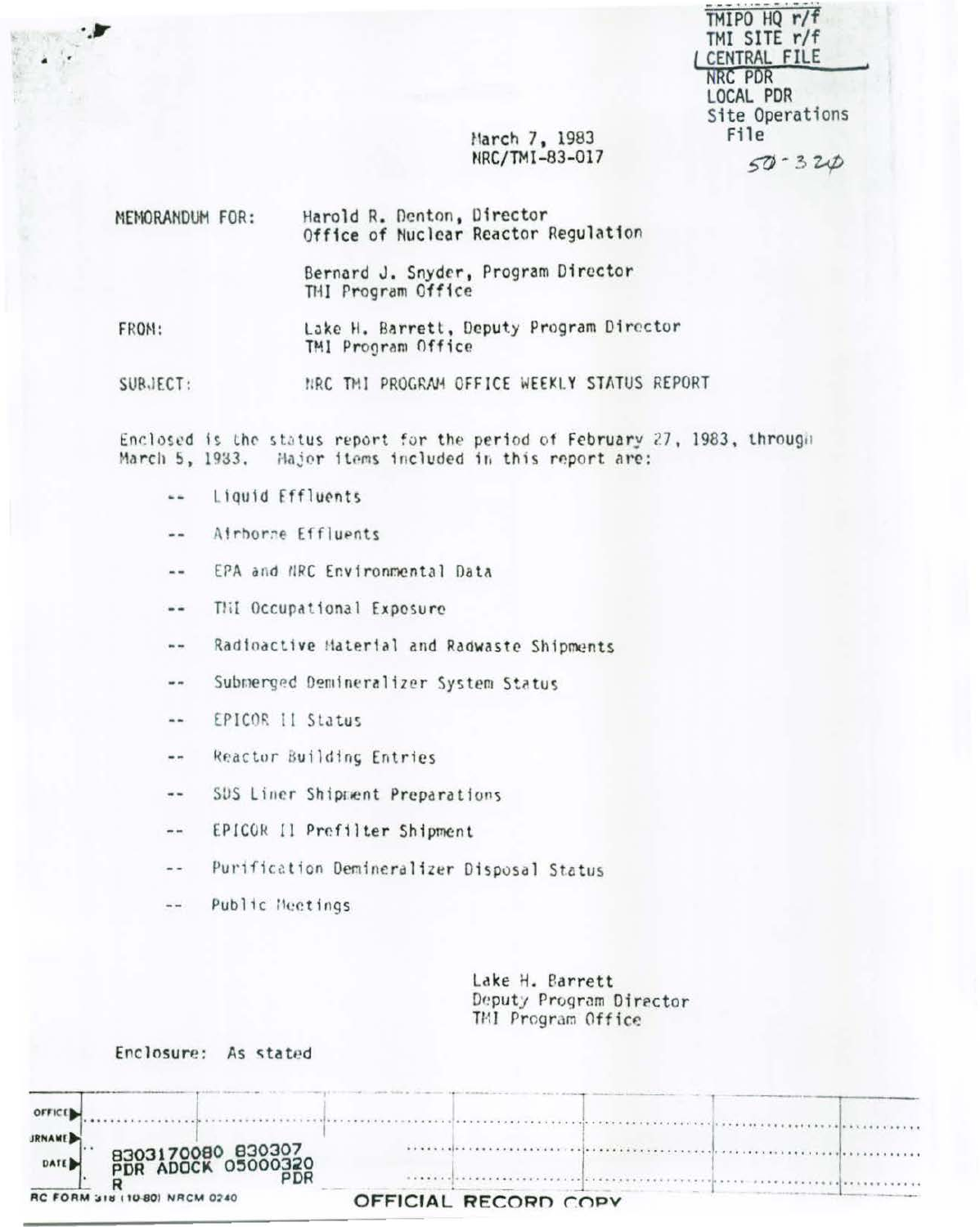Harold R. Denton Bernard J. Snyder

ر

 $\overline{a}$ ä

cc w/encl: EDO **OGC** Office Directors Commissioner's Technical Assistants NRR Division Directors NRR A/D's Regional Administrators<br>IE Division Directors TAS EIS TMI Program Office Staff (15) PHS EPA DOE RI Division Directors Public Affairs, RI State Liaison, RI

| IFFICE |                            | TMI2P  |        |                      |  |  |
|--------|----------------------------|--------|--------|----------------------|--|--|
| NAME   |                            | D/F    |        |                      |  |  |
| DATE   | 3/7/83                     | 3/7/83 | 3/7/83 | /83                  |  |  |
|        | FORM 318 110-801 NRCM 0240 |        |        | OFFICIAL RECORD COPY |  |  |

 $\overline{c}$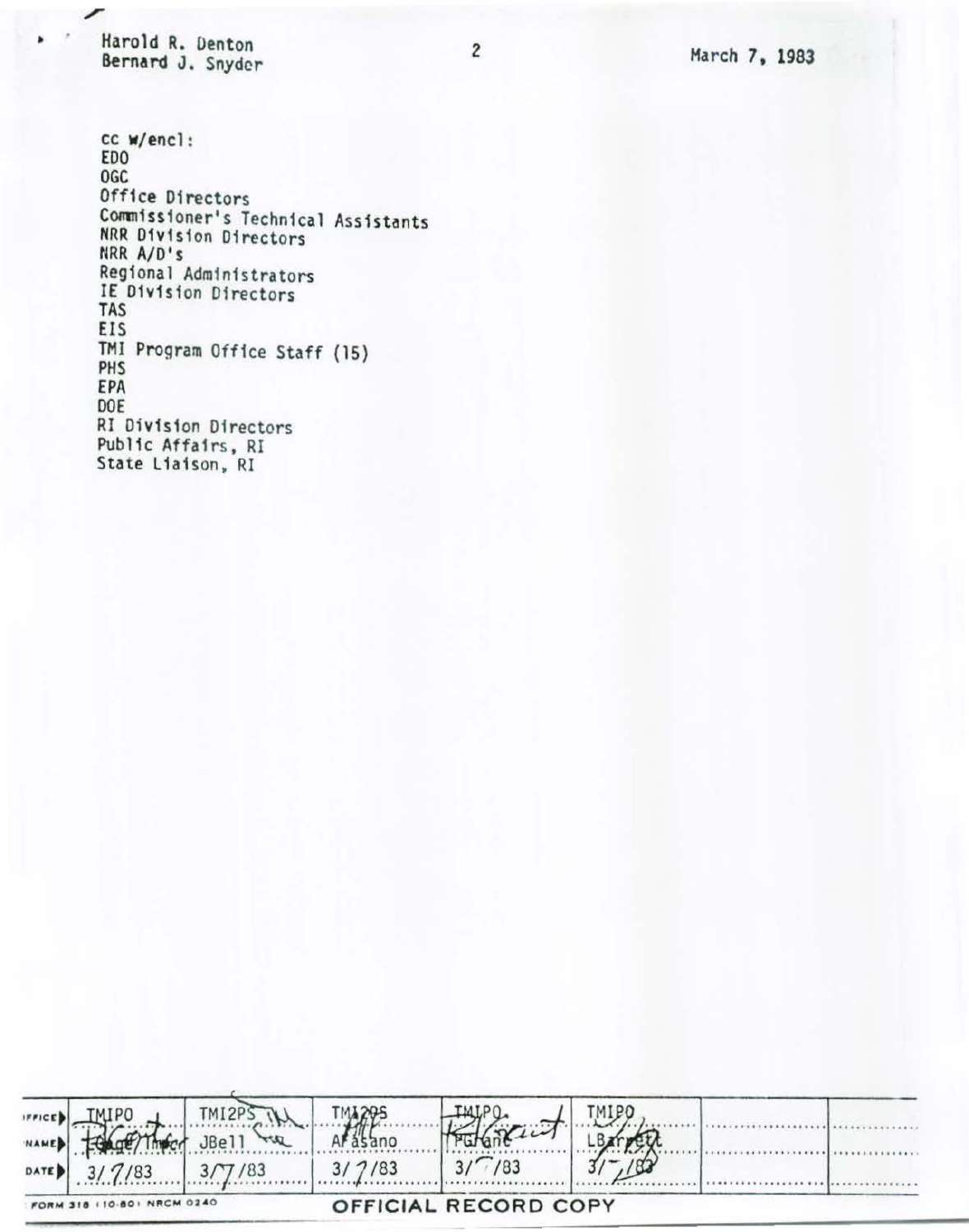## NRC TMI PROGRAM OFFICE WEEKLY STATUS REPORT

February 27, 1983- March 5, 1983

Plant Status

. .

Core Cooling Mode: Heat transfer from the reactor coolant system (RCS) to reactor building ambient.

Available Core Cooling Mode: Mini Decay Heat Removal (MOHR) system.

RCS Pressure Control Mode: Standby Pressure Control System.

Major Parameters (as of 5:00 AM, March 4, 1983) (approximate values) Average Incore Thermocouples\*: 96°F<br>Maximum Incore Thermocouple\*: 138°F Maximum Incore Thermocouple\*:

RCS Loop Temperatures:

| Hot Leg                           | 80°F                             | B<br>80°F    |
|-----------------------------------|----------------------------------|--------------|
| $\begin{pmatrix} 1 \end{pmatrix}$ | $72^{\circ}$ F<br>$75^{\circ}$ F | 81°F<br>81°F |

RCS Pressure: 64 psig

Reactor Building: Temperature: 70°F<br>Pressure: -0.2 psig Airborne Radionuclide Concer trations:

> 2.6 E-8  $uCi/cc$   $H^3$ (samp le taken 3/3/83)

4.3 E-9 uCi/cc particulates (sa~ple taken 3/3/83)

#### 1. Effluent and Environmental (Radiological) Information

Liquid effluents from the TMI site released to the Susquehanna River after sampling and monitoring were within the regulatory limits and in accordance with NRC requirements and City of Lancaster Agreement.

During the period February 25, 1983, through March 3, 1983, the effluents contained no detectable radioactivity  $\cdot$ t the discharge point and individual effluent sources, which originated within Unit 2 contained no detectable radioactivity.

\*Uncertainties exist as to the exact location and accuracy of these readings.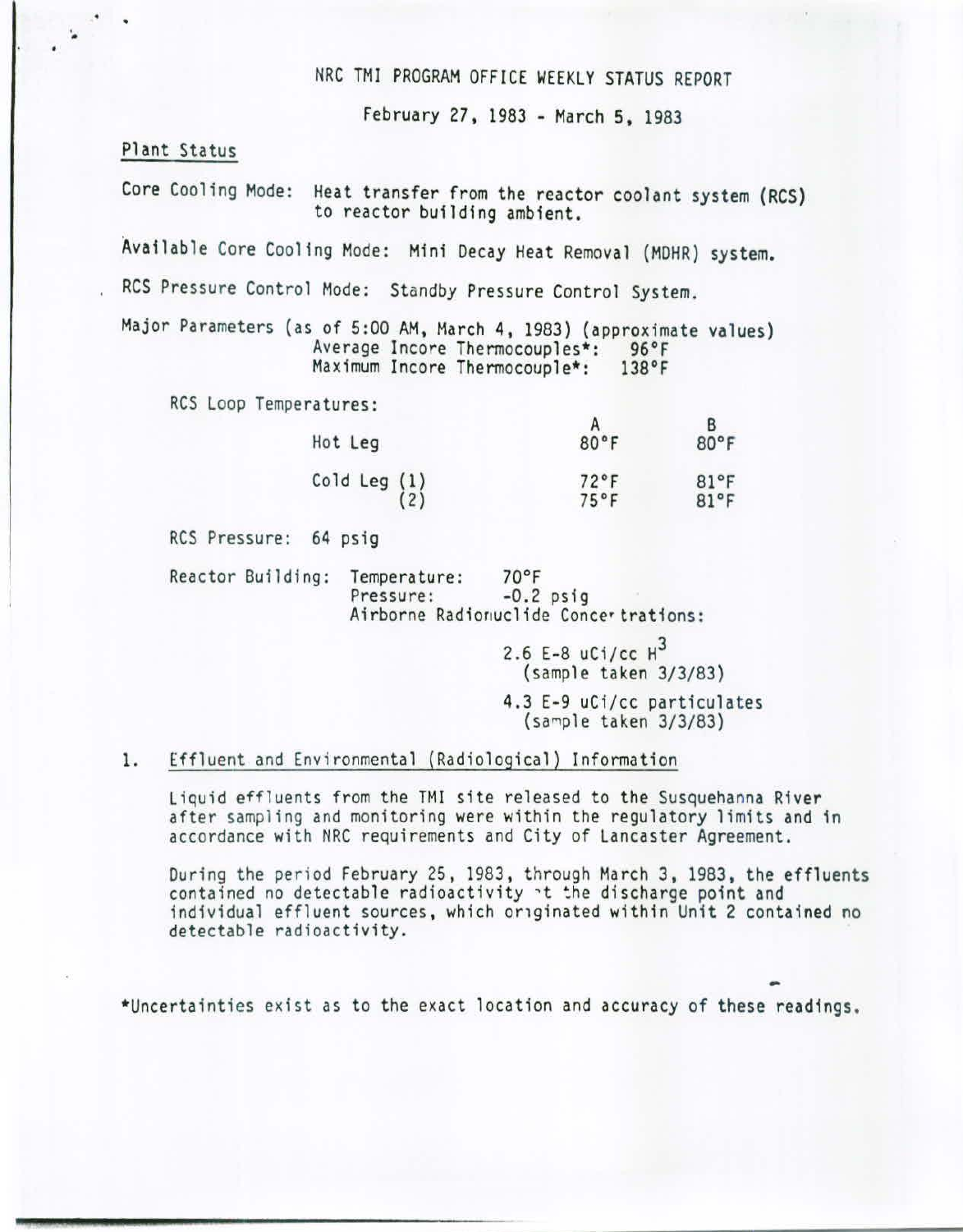### 2. Airborne Effluents

•

Airborne releases to the environment in January 1983, as measured by<br>licensee installed monitors at discharge stacks, are listed below. The releases were well within regulatory limits.

|                   | January 1983<br>Unit II | EPICOR II             |
|-------------------|-------------------------|-----------------------|
| Noble gases (Ci)  | 6.8                     | 2.26                  |
| Particulates (Ci) | $1.77 \times 10^{-6}$   | 9.97 $\times 10^{-8}$ |
| Tritium (Ci)      | 3.83                    | $3.0 \times 10^{-2}$  |

## 3. Environmental Protection Agency (EPA) Environmental Data

The EPA measures Kr-85 concentrations at several environmental monitoring<br>stations and reported the following results:

| Location               | February 4, 1983 - February 18, 1983 |  |  |
|------------------------|--------------------------------------|--|--|
|                        | $(pCi/m^3)$                          |  |  |
| Goldsboro              | 25                                   |  |  |
| Middletown             | 24                                   |  |  |
| Yorkhaven              | 28                                   |  |  |
| TMI Observation Center | 27                                   |  |  |

- The EPA Middletown Office has not received the envtronmental Kr-85  $-1$ analytical results for the samples which were taken subsequent to February 18, 1983. These results, which are being provided by the EPA's Counting Laboratory at Las Vegas, Nevada, will be included in a subsequent report.
- No radiation above normally oc:urring background levels was detected  $\frac{1}{2}$ in any of the samples collected from the EPA's air and gamma monitoring networks during the periods from February 24, 1983, through March 3, 1983.
- 4. NRC Environmen tal Data
	- The following are the NRC air sample analytical results for the  $\cdots$ onsite continuous air sampler:

| Sample   | Period                      | $1 - 131$<br>(uC1/cc) | $Cs - 137$<br>(uC1/cc) |
|----------|-----------------------------|-----------------------|------------------------|
| $HP-359$ | February 23 - March 2, 1983 | $27.0 E-14$           | $-7.0$ E-14            |

- 5. Licensee Radioactive Material and Radwaste Shipments
	- On February 28, 1983, one box containing camera equipment from .. Unit 1 was shipped to Babcock and Wilcox, Lynchburg, Virginia.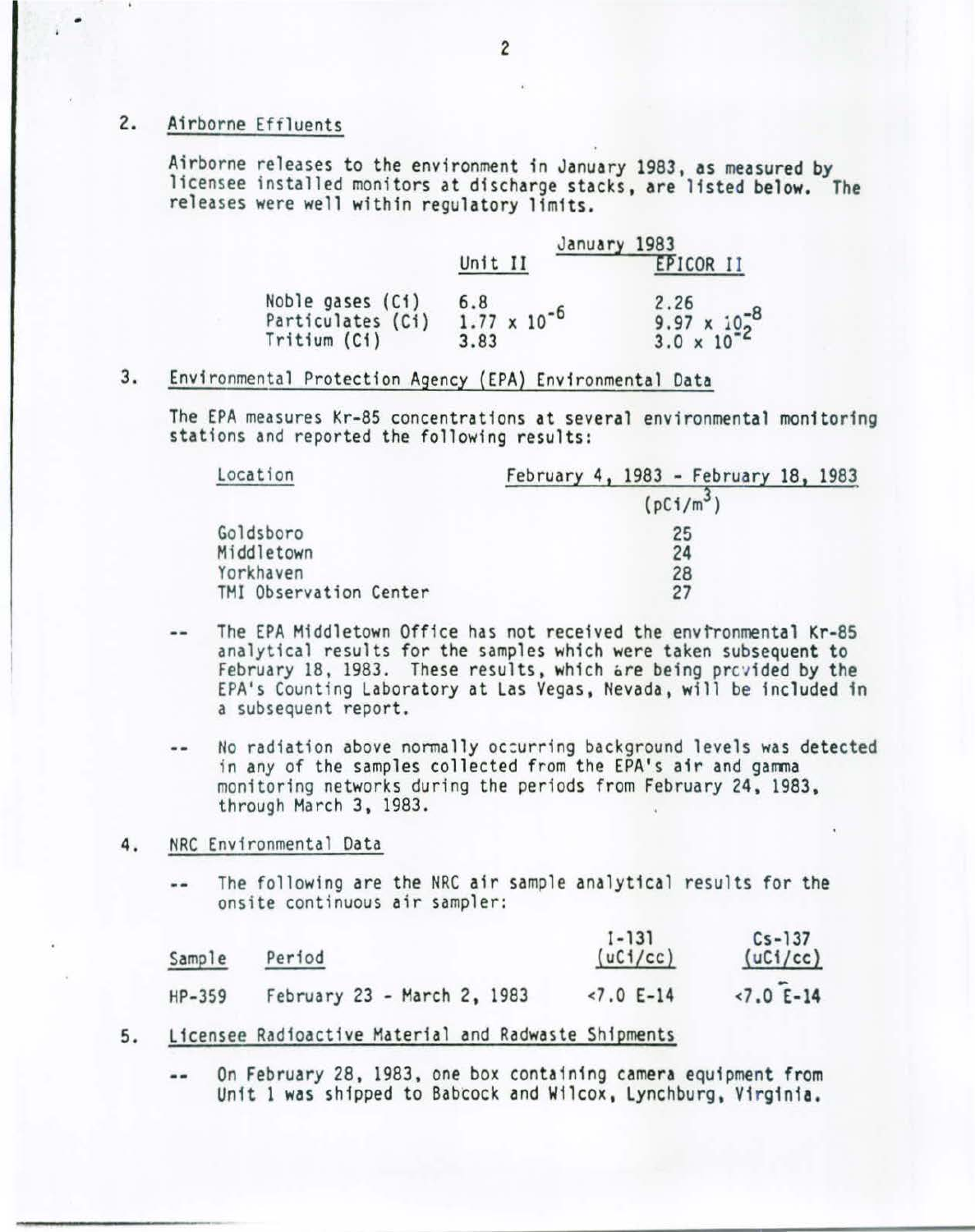- On March 2, 1983, 96 drums containing contaminated laundry from  $\frac{1}{2}$ Units 1 and 2 were shipped to Interstate Uniform Services, New Kensington, Pennsylvania.
- On March 3, 1983, one box containing one 250 ml liquid sample taken a. from the Unit 1 decay heat removal system was mailed to Teledyne Corporation, Westwood, New Jersey.
- --On March 4, 1983, one SN-1 (Type B) shipping cask containing Unit 2 EPICOR Prefilter No. PF-10, was shipped to EG&G, Scoville, Idaho.
- $-$ On March 4, 1983, one 1-13C-II (Type B) shipping cask containing SOS Liner No. 010017 was shipped to Rockwell Hanford Operations, Richland, Washington.

#### Major Activities

- 1. Submerged Demineralizer System (SDS). SDS is currently in a shutdown reactor coolant system water have been staged to the 'C' reactor coolant bleed tank to await SDS processing.
- 2. EPICOR II. EPICOR II is currently in a shutdown mode.
- 3. Reactor Building Entries. Two reactor building entries were conducted this week. The other non-entry days were spent in an evaluation of the polar crane and rigging to determine if they were ready to support the scheduled activities inside the reactor building. The impact of this week 's reduced entry activity on the head removal schedule is being evaluated.

The existing concept for removing the head without filling the refueling canal is being re-evaluated following underhead radiation measurements; these indicated that radiation levels under the reactor-vessel head were several times higher than previously predicted. If it is concluded that the "dry" head lift is not feasible, the head lift will be delayed until an alternate head removal method is devised.

The polar crane evaluation has been concluded, and it is anticipated that the five-entry-per-week schedule will resume on March 7. Near-term goals in the reactor building include: (1) removal of the center (No. 8H) control rod drive assembly (by the end of March) to provide an access into the top of the reactor vessel for additional underhead characterization, and (2) a polar crane load test to requalify the crane for lifting the reactor vessel head (in the latter part of March).

4. SDS Liner Shipments. The fifth SDS waste liner (D10017) was shipped from TMI to the Rockwell Hanford facility (Richland, Washington) on March 4, 1983. This 10ft<sup>3</sup> waste zeolite liner, which contained approx-<br>imately 59,000 curies of mixed fission products, was loaded with a catalytic recombiner to maintain non-combustible gas conditions during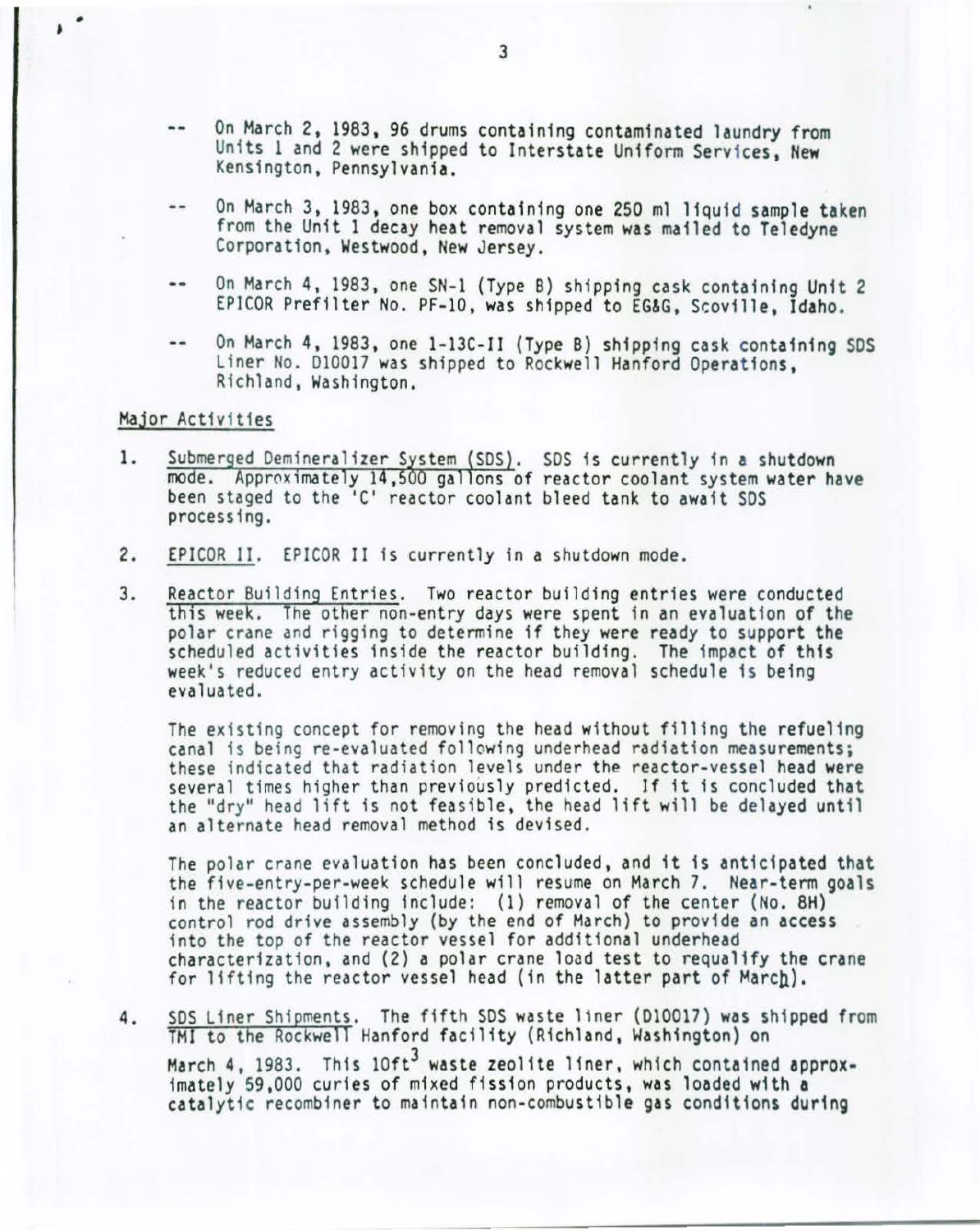the handling and shipping period. Additionally, the CNS-l-13C Type B shipping cask, designed tc withstand transport accidents, was also inerted with nitrogen to provide an added safety margin. The next SDS waste liner (010018) is currently being prepared for scheduled shipment on March 17, 1983.

- 5. EPICOR II Prefilter (PF) Shipments. One EPICOR prefilter shipment (PF-10) was made this week to the Idaho National Engineering Laboratory (INEL) in Scoville, Idaho. This shipment represents a total of 29 prefilters (out of a group of 50) that have been sent to INEL. Two prefilter shipments are scheduled next week.
- 6. Purification Demineralizer Disposal Status. GPU continued their preparation for collecting resin samples from the "A" and "B" Purification Oemineralizer vessels (see the February 28, 1983, Weekly Status Report). The pathway for resin sampling will be via the previously<br>inerted resin fill connection and the diaphram isolation valve. The sequence of events includes: (1) opening and observing the operation of the diaphram valve, (2) installation of the valve blocking assembly on the diaphram valve (this device can also be used to mechanically open the diaphram valve if the normally used air actuator fails), (3} insertion and collection of resin samples via a vacuum pickup resin collection device (a mechanical resin sampling device will be used as a backup, if significant water is present within the vessels), (4) insertion of a fiber-optics system to inspect and benchmark the level and condition of the resin bed, and (5) removal of all sampling devices from the vessels and isolation of the system by closing both the diaphram valve and a newly installed isolation ball-valve.

At this time, the resin-fill diaphram valves on the "A" and "8" Purification Demineralizers have been opened (remotely), and the diaphram valve seats appear intact and fully operable. A 135 cc liquid sample was collected from the "8" Purification Oemineralizer. (The sample was amber in color.} No sample was collected from the "A" Purification Oemineralizer. The licensee is preparing to insert a fiber-optic system into the "A" vessel to conduct a detailed visual examination. Preparations are being made to ship the liquid sample to Oak Ridge. National Laboratory (ORNL) for analysis.

-

•